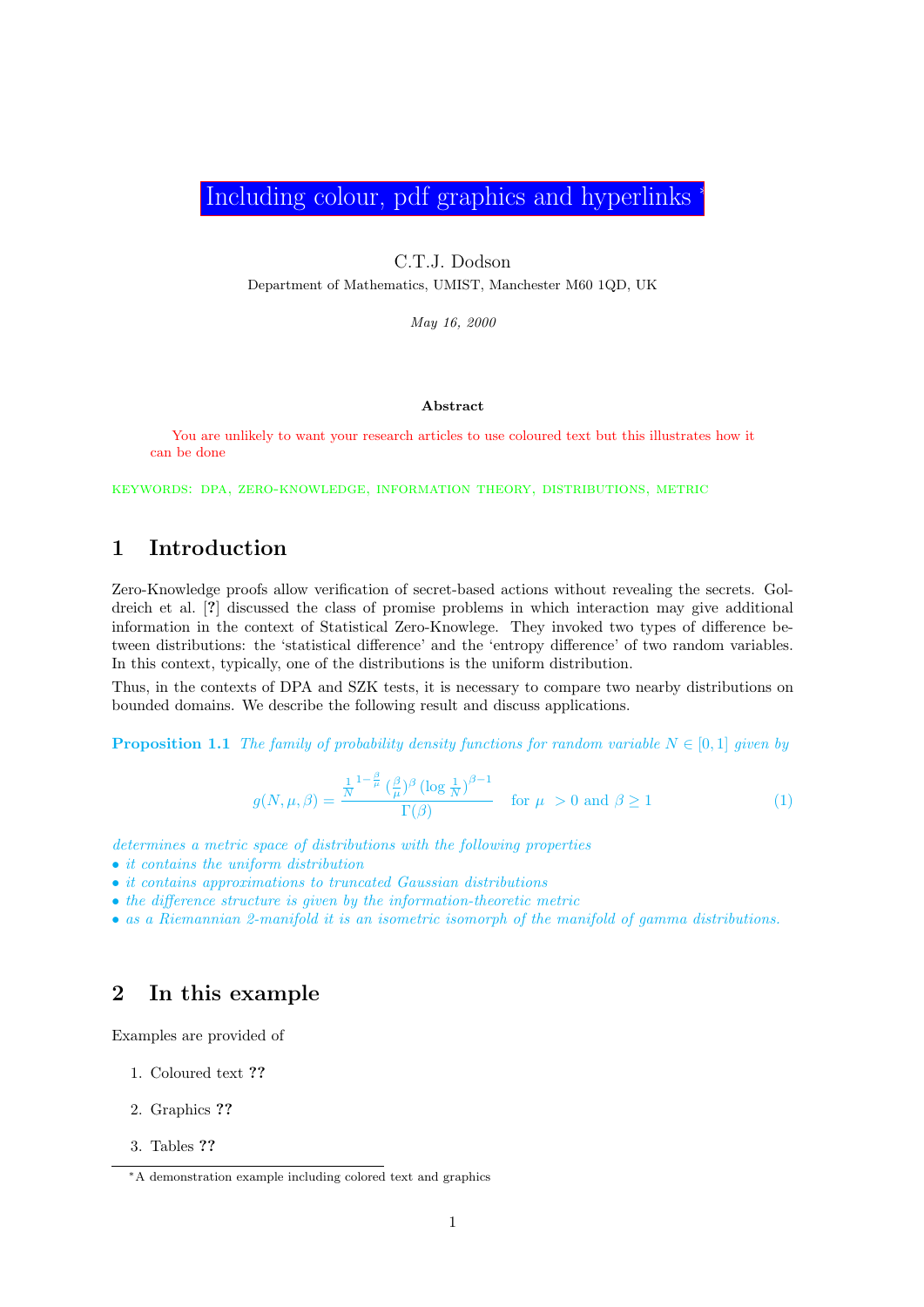| $\it n$        | $\mathbb{S}^n$ | $\mathbb{R}^n$ |
|----------------|----------------|----------------|
| $\mathbf{1}$   | $\mathbf 1$    | $\mathbf 1$    |
| $\overline{2}$ | 1              | $\mathbf 1$    |
| 3              | 1              | $\mathbf{1}$   |
| $\overline{4}$ | 1              | $\infty$       |
| $\overline{5}$ | $\mathbf{1}$   | $\mathbf 1$    |
| 6              | $\mathbf 1$    | $\mathbf 1$    |
| $\overline{7}$ | 28             | $\mathbf 1$    |
| 8              | $\overline{2}$ | $\mathbf 1$    |
| 9              | 8              | $\mathbf{1}$   |
| 10             | 6              | $\mathbf 1$    |
| 11             | 992            | $\mathbf 1$    |
| 12             | $\mathbf 1$    | $\mathbf{1}$   |
| 13             | 3              | $\mathbf{1}$   |
| 14             | $\overline{2}$ | 1              |
| 15             | 16256          | $\mathbf 1$    |

Table 1: Numbers of distinct differentiable structures on real  $n$ -space and  $n$ -spheres

# 3 Proof of Proposition 1.1

#### 3.1 Log-gamma PDFs

By integration, it is easily checked that the family given by equation (??) consists of probability density functions for the random variable  $N \in [0,1]$ ; some with central mean are shown in Figure ??. The limiting densities are given by

$$
\lim_{\beta \to 1^+} g(N, \mu, \beta) = g(N, \mu, 1) = \frac{1}{\mu} \left(\frac{1}{N}\right)^{1 - \frac{1}{\mu}} \tag{2}
$$

$$
\lim_{\mu \to 1} g(N, \mu, 1) = g(N, 1, 1) = 1.
$$
\n(3)

### 3.2 Information metric structure

For the log-gamma densities, the Fisher information matrix determines a Riemannian information metric [?] on the parameter space  $S = \{(\mu, \beta) \in (0, \infty) \times [1, \infty)\}\.$  Its arc length function is given by

$$
ds_{\mathcal{S}}^2 = \sum_{ij} g_{ij} dx^i dx^j = \frac{\beta}{\mu^2} d\mu^2 + \left(\psi'(\beta) - \frac{1}{\beta}\right) d\beta^2,\tag{4}
$$

where  $\psi(\beta) = \frac{\Gamma'(\beta)}{\Gamma(\beta)}$  $\frac{\Gamma(\beta)}{\Gamma(\beta)}$  is the logarithmic derivative of the gamma function, evaluated at  $\beta$ . In fact, (??) arises from the gamma family

$$
f(x, \mu, \beta) = \frac{x^{\beta - 1} \left(\frac{\beta}{\mu}\right)^{\beta}}{\Gamma(\beta)} e^{-\frac{V \beta}{\mu}} \tag{5}
$$

for the non-negative random variable  $x = \log \frac{1}{N}$ . It is known that the gamma family (??) has also the information metric (??) (cf [?]) so the identity map on the space of coordinates  $(\mu, \beta)$  is an isometry of Riemannian manifolds.

## 4 Tables

Table ?? lists the number of differentiable structures on spheres. Here is how to set out a table in  $L^2E$ .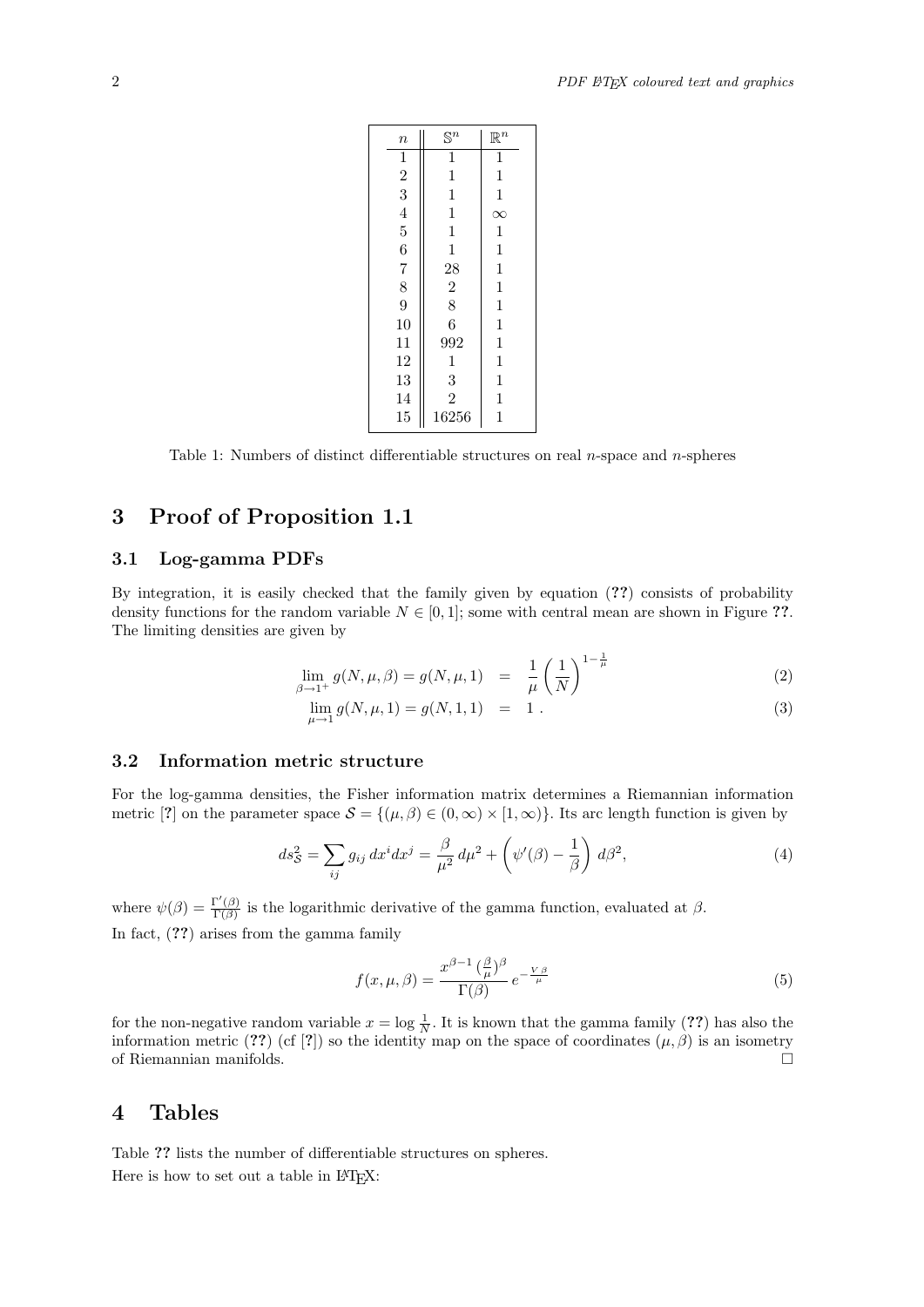

Figure 1: The log-gamma family of densities with central mean  $\langle N \rangle = \frac{1}{2}$  as a surface and as a contour plot.

```
\begin{table}
\begin{center}
\framebox[1.5in]{\begin{tabular}{c | c | c }
\text{sn$ k $S^n$ & $R^n$ \1 & 1 & 1 \\
2 & 1 & 1 \\
3 & 1 & 1 \\
4 & 1 & $\infty$ \\
5 & 1 & 1 \\
6 & 1 & 1 \\
7 & 28 & 1 \\
8 & 2 & 1 \\
9 & 8 & 1 \\
10 & 6 & 1 \\
11 & 992 & 1 \\
12 & 1 & 1 \\
13 & 3 & 1 \\
14 & 2 & 1 \\
15 & 16256 & 1 \\
\end{tabular}}
\caption{Numbers of distinct differentiable structures on real $n$-space
and $n$-spheres}
\label{diffstruc}
\end{center}
\end{table}
```
This allowed us to cross-reference the Table via:

~\ref{diffstruc}